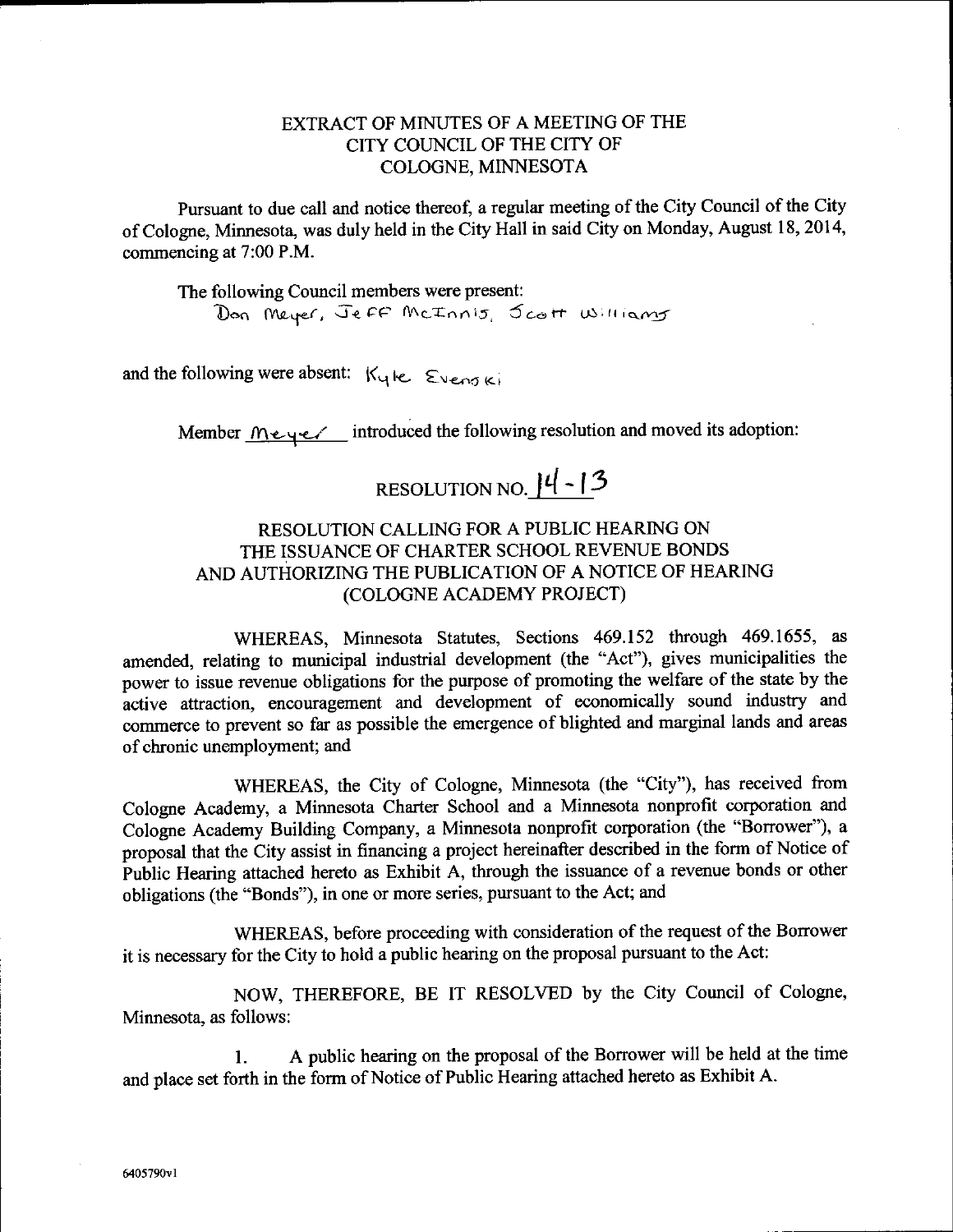2. The general nature of the Project and an estimate of the aggregate principal amount of the revenue note or other obligations to be issued to finance the proposal are described in the Notice of Public Hearing.

3. The City Administrator is hereby authorized and directed to cause notice of the hearing to be given one publication in the official newspaper of the City and <sup>a</sup> newspaper of general circulation available in the City, not less than 14 days nor more than 30 days prior to the date fixed for the hearing, substantially in the form of the attached Notice of Public Hearing.

The motion for the adoption of the foregoing resolution was duly seconded by member  $M \subset \mathbb{Z} \cap \mathbb{Z}$ , and after full discussion thereof and upon vote being taken thereon, the following voted in favor thereof:

and the following voted against the same:

whereupon said resolution was declared duly passed and adopted.

 $\frac{8y-4t}{m_{\text{avg}}}$ By Suban Mueller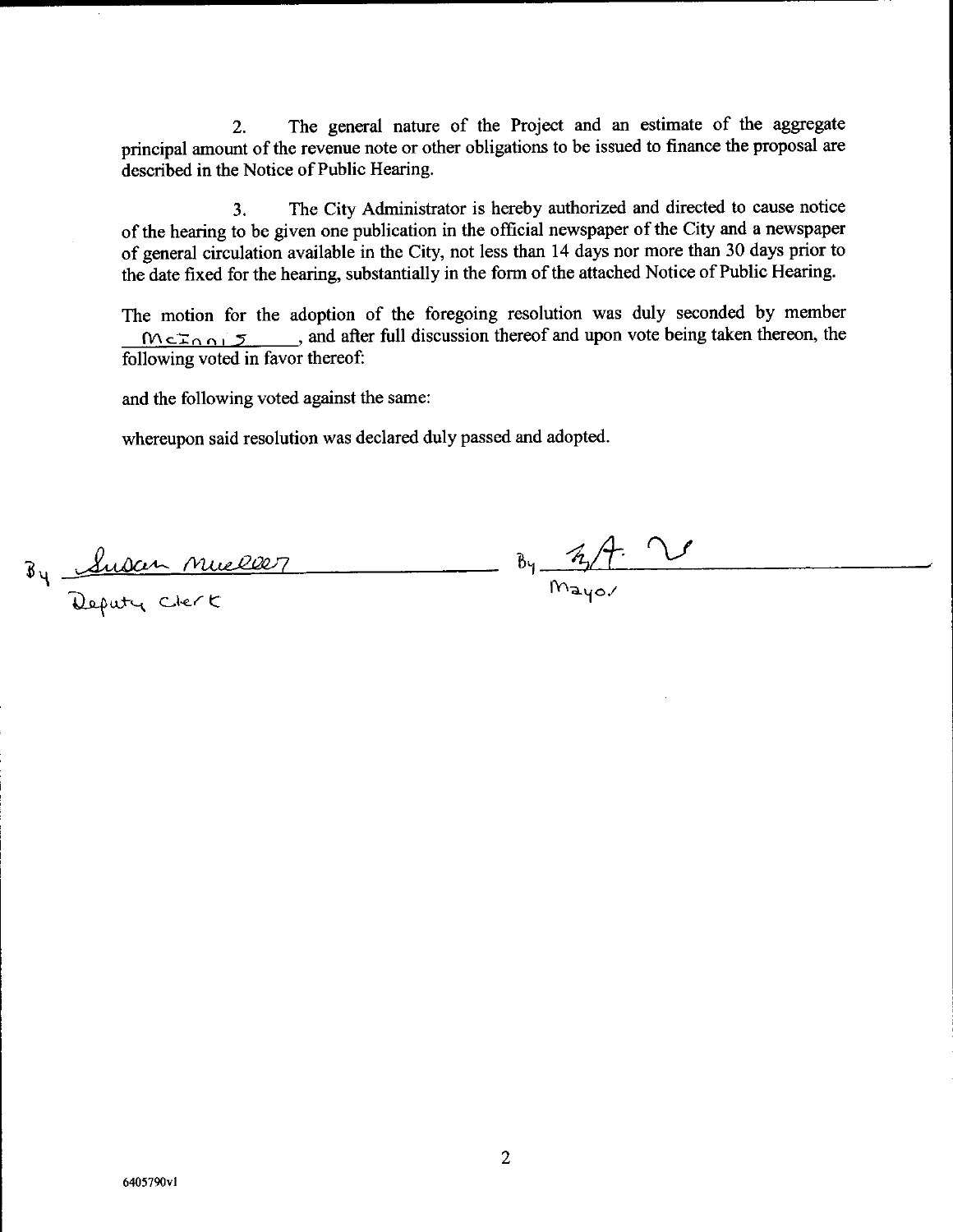## STATE OF MINNESOTA COUNTY OF CARVER CITY OF COLOGNE

I, the undersigned, being the duly qualified and acting City Administrator of the City of Cologne, Minnesota, DO HEREBY CERTIFY that I have compared the attached and foregoing extract of minutes with the original thereof on file in my office, and that the same is a full, true and complete transcript of the minutes of <sup>a</sup> meeting of the City Council of said City duly called and held on the date therein indicated, insofar as such minutes relate to calling for a public hearing on the City's revenue bonds to finance a project for Cologne Academy.

WITNESS my hand this day of August, 2014.

City Administrator